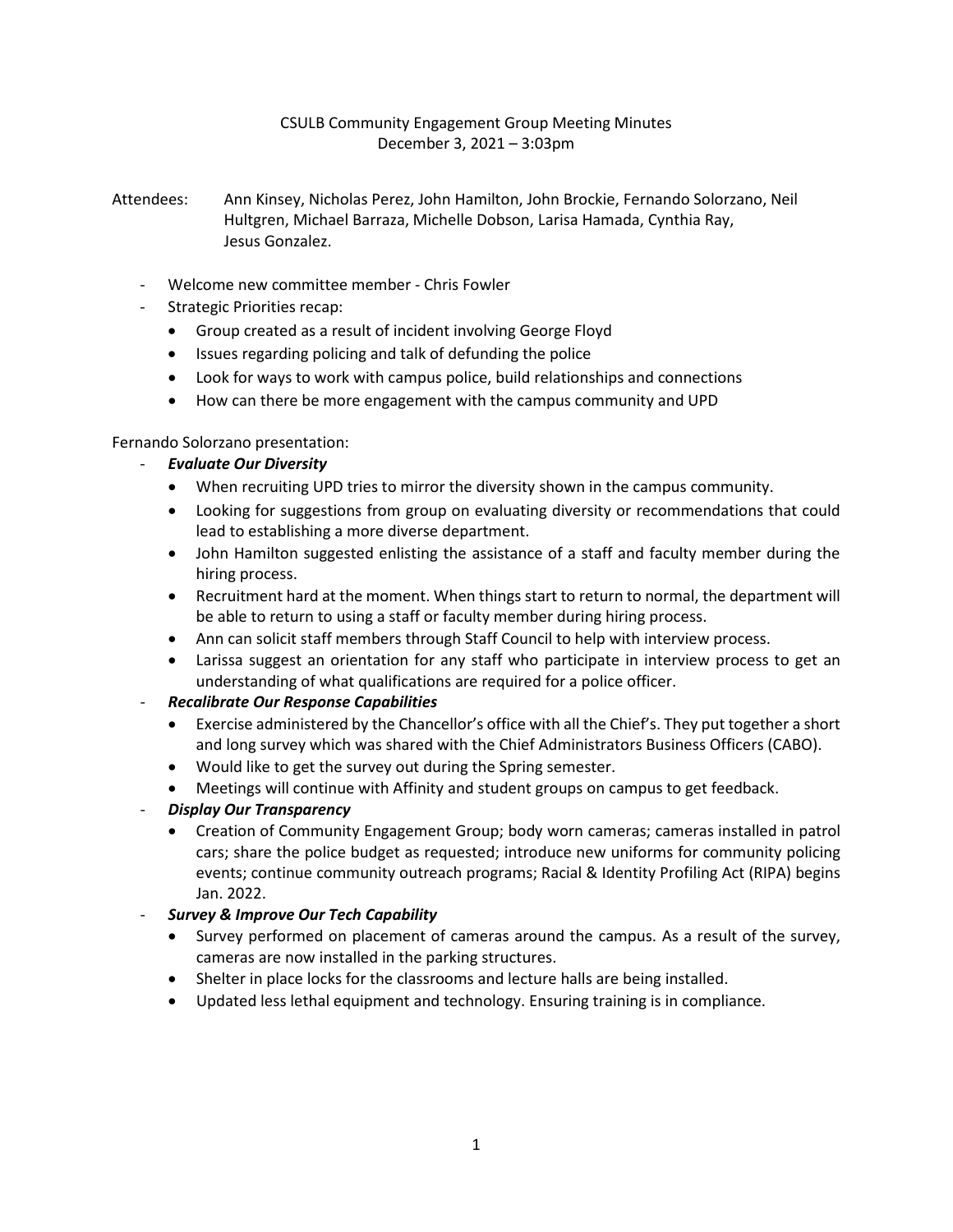#### - *Improve Officer Wellness*

- For a long time, there hasn't been programs to help officers cope with traumatic events that occur on the job.
- UPD enhanced the employee assistance program. The officers can get confidential help & guidance outside of the campus.
- UPD looking into workout equipment to help with stress management.
- Suggestions from committee to help UPD staff: Look into talks by Travis Howze. There is a new taskforce being created to access and support the basic needs & health of staff/faculty.

#### - *Police Budget*

- Total budget for CSULB is approximately \$488 million. UPD's portion is a little less than 1% of that budget.
- Some items covered by budget: salaries for entire department, operation of communications center, infrastructure for servers, vehicles maintenance and fuel cost and other operational cost.

## - *Questions/comments for the Chief:*

**Comment (Larisa) -** In the past it was helpful when the officers were able to sit on different committees. it gave the community a chance to interact and get to know the officers and vice versa.

 **Response** - As soon as staffing numbers increase the officers will be able to participate again.

- **Question (John H.)** How far down is UPD in numbers for full staffing? **Response –** Five (5) sworn positions need to be filled.
- **Question (John H.) –** What is the turnover rate or average time an employee stays?

**Response –** New employees stay an average of 2-3 yrs. However, we've recently lost tenured employees (10+ years). They have either retired or transferred to other agencies which is rare.

**Question (Neil)–** Regarding budget, is it possible to see specifically how the police budget is broken down in more detail?

**Response –** The Chief will talk with his superiors to get a response to the question.

**Question (John H.)–** What is the climate or opinion of the officers towards the campus community?

**Response** – Feelings of non-appreciation for their efforts and a lack of support. They are open to suggestions on making things better. There is an understanding that reform is needed to remove the bad seeds but they don't understand why people don't want them on campus. The thought is if everyone can get to know each other better, then the community would embrace them and see their good work.